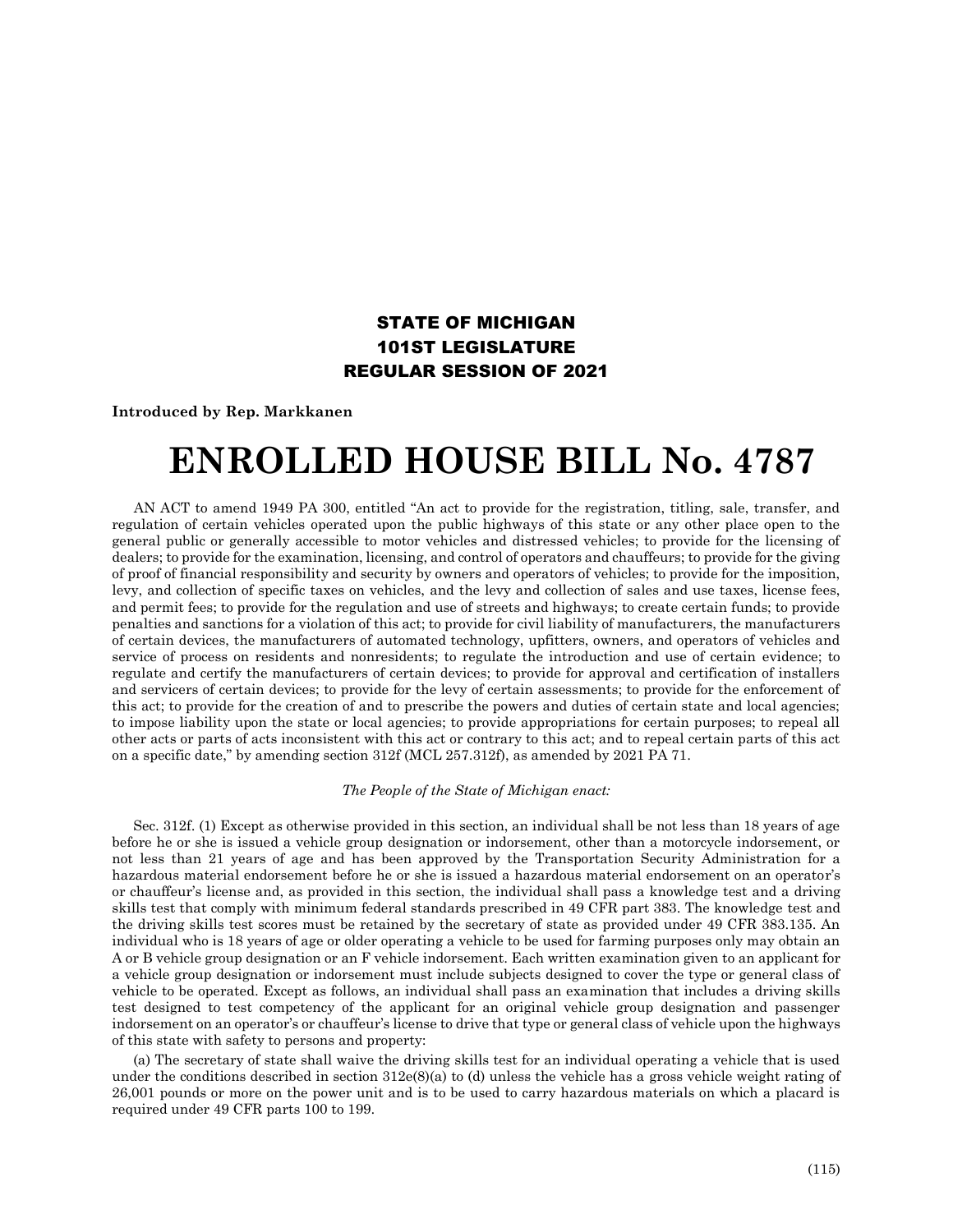(b) The driving skills test may be waived if the applicant has a valid license with the appropriate vehicle group designation, passenger vehicle indorsement, or school bus indorsement in another state issued in compliance with 49 USC 31301 to 31317, or if the individual successfully passes a driving skills test administered in another state that meets the requirements of federal law and the law of this state.

(c) The secretary of state may waive the knowledge test and the driving skills test required under this section for an individual with military commercial motor vehicle experience if the individual, at the time of application, certifies and provides evidence satisfactory to the secretary of state that he or she continuously met all of the requirements under 49 CFR part 383 during the 2-year period immediately preceding the date of application for the commercial driver license.

(2) Except for an individual who has held an operator's or chauffeur's license for less than 1 year, the secretary of state shall waive the knowledge test and the driving skills test and issue a 1-year seasonal restricted vehicle group designation to an otherwise qualified applicant to operate a group B or a group C vehicle for a farm related service industry if all of the following conditions are met:

(a) The applicant meets the requirements of 49 CFR 383.77.

(b) The seasons for which the seasonal restricted vehicle group designation is issued are from April 2 to June 30 and from September 2 to November 30 only of a 12-month period or, at the option of the applicant, for not more than 180 days from the date of issuance in a 12-month period.

(c) The commercial motor vehicle for which the seasonal restricted vehicle group designation is issued must be operated only if all the following conditions are met:

(*i*) The commercial motor vehicle is operated only on routes within 150 miles from the place of business to the farm or farms being served.

(*ii*) The commercial motor vehicle does not transport a quantity of hazardous materials on which a placard under 49 CFR parts 100 to 199 is required except for the following:

(A) Diesel motor fuel in quantities of 1,000 gallons or less.

(B) Liquid fertilizers in quantities of 3,000 gallons or less.

- (C) Solid fertilizers that are not transported with any organic substance.
- (*iii*) The commercial motor vehicle does not require the H, N, P, S, T, or X vehicle indorsement.

(3) A seasonal restricted vehicle group designation under this section must be issued, suspended, revoked, canceled, denied, or renewed in accordance with this act. The secretary of state may renew a seasonal restricted vehicle group designation 1 time per calendar year regardless of whether the seasonal restricted vehicle group designation is expired at the time of renewal.

(4) The secretary of state may enter into an agreement with another public or private corporation or agency to conduct a driving skills test required under this section, section 312e, or 49 CFR part 383. Before the secretary of state authorizes an individual to administer a corporation's or agency's driver skills testing operations or authorizes an examiner to conduct a driving skills test, that individual or examiner must complete both a state and Federal Bureau of Investigation fingerprint-based criminal history check through the department of state police.

(5) The secretary of state shall not issue a commercial learner's permit, a vehicle group designation, or a vehicle indorsement to an applicant for an original vehicle group designation or vehicle indorsement under section 312e or may cancel a commercial learner's permit or all vehicle group designations or endorsements on an individual's operator's or chauffeur's license to whom 1 or more of the following apply:

(a) The applicant has had his or her license suspended or revoked for a reason other than as provided in section 321a, 515, 732a, or 801c or section 30 of the support and parenting time enforcement act, 1982 PA 295, MCL 552.630, in the 36 months immediately preceding application. However, a vehicle group designation may be issued if the suspension or revocation was due to a temporary medical condition or failure to appear at a reexamination as provided in section 320.

(b) The applicant was convicted of or incurred a bond forfeiture in relation to a 6-point violation as provided in section 320a in the 24 months immediately preceding application if the violation occurred while the applicant was operating a commercial motor vehicle, or a violation of section 625(3) or former section 625b, or a local ordinance that substantially corresponds to section 625(3) or former section 625b in the 24 months immediately preceding application, if the applicant was operating any type of motor vehicle.

(c) The applicant is listed on the National Driver Register, the Commercial Driver's License Information System, the driving records of the state in which the applicant was previously licensed, or, beginning January 6, 2023, the National Drug and Alcohol Clearinghouse as being disqualified from operating a commercial motor vehicle or as having a license or driving privilege suspended, revoked, canceled, or denied.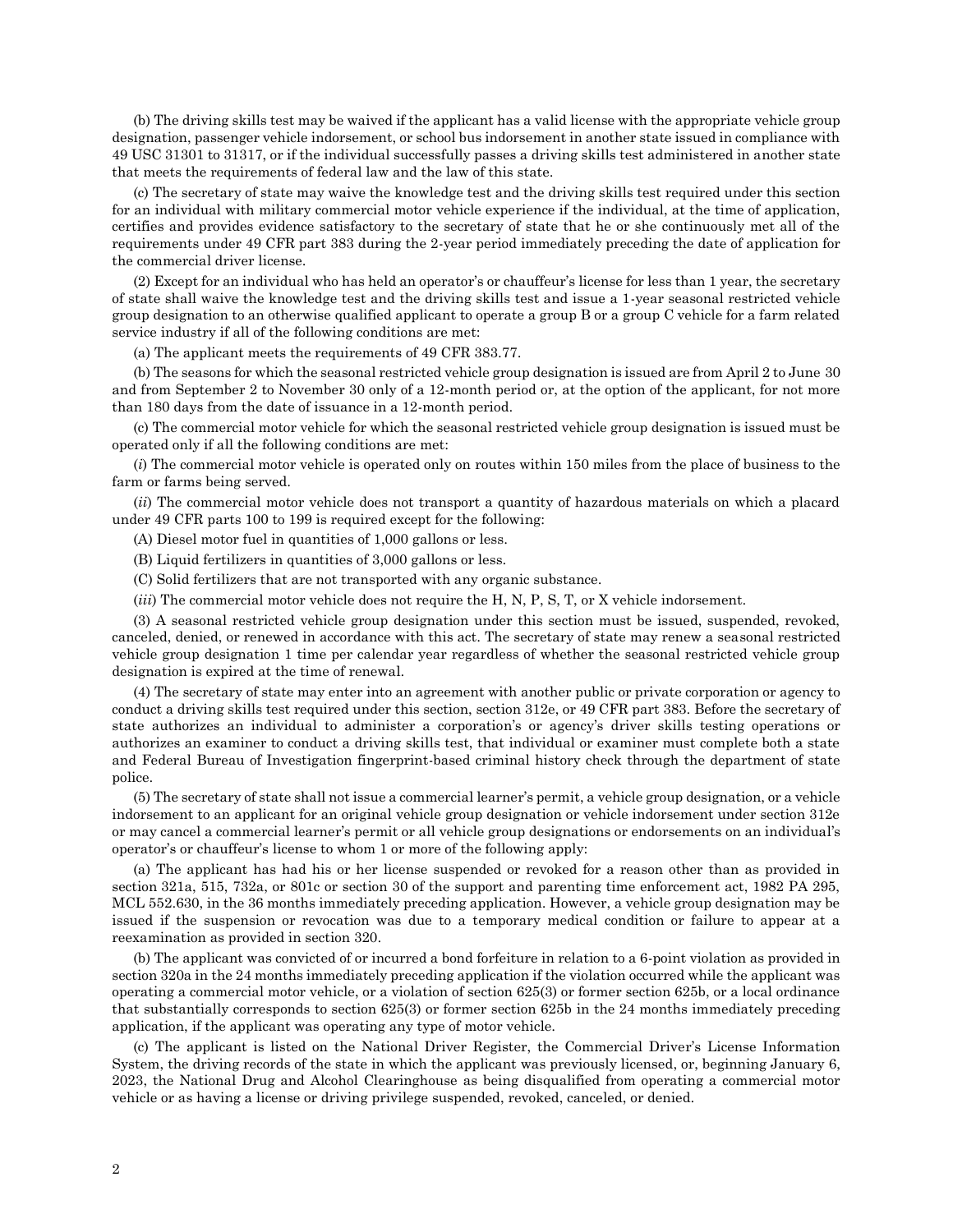(d) The applicant is listed on the National Driver Register, the Commercial Driver's License Information System, or the driving records of the state in which the applicant was previously licensed as having had a license suspended, revoked, or canceled in the 36 months immediately preceding application if a suspension or revocation would have been imposed under this act had the applicant been licensed in this state in the original instance. This subdivision does not apply to a suspension or revocation that would have been imposed due to a temporary medical condition or under section 321a, 515, 732a, or 801c or section 30 of the support and parenting time enforcement act, 1982 PA 295, MCL 552.630.

(e) The applicant is subject to a suspension or revocation under section 319b or would have been subject to a suspension or revocation under section 319b if the applicant had been issued a vehicle group designation or vehicle indorsement.

(f) The applicant has been disqualified from operating a commercial motor vehicle under 49 USC 31301 to 31317 or the applicant's license to operate a commercial motor vehicle has been suspended, revoked, denied, or canceled within 36 months immediately preceding the date of application.

(g) The United States Secretary of Transportation has disqualified the applicant from operating a commercial motor vehicle.

(h) The applicant fails to satisfy the federal regulations promulgated under 49 CFR parts 383 and 391 by refusing to certify the type of commercial motor vehicle operation the applicant intends to perform and fails to present valid medical certification to the secretary of state if required to do so. The requirement of this subdivision is waived from July 1, 2020 to August 31, 2021, pursuant to the Waiver in Response to the COVID-19 National Emergency – For States, CDL Holders, CLP Holders, and Interstate Drivers Operating Commercial Motor Vehicles, or any extension of that waiver issued after August 31, 2021.

(i) The applicant has been disqualified from operating a commercial motor vehicle due to improper or fraudulent testing.

(j) If the secretary of state determines through a governmental investigation that there is reason to believe that a commercial driver license or endorsement was issued as a result of fraudulent or improper conduct in taking a knowledge test or driving skills test required under 49 CFR part 383, the secretary of state shall require the applicant to retake and successfully pass that test. The secretary of state shall cancel any commercial driver license or endorsement issued as a result of the suspect test unless the applicant retakes and passes that test.

(6) The secretary of state shall not renew or upgrade a vehicle group designation if 1 or more of the following conditions exist:

(a) The United States Secretary of Transportation has disqualified the applicant from operating a commercial motor vehicle.

(b) The applicant is listed on the National Driver Register, the Commercial Driver's License Information System, or, beginning January 6, 2023, the National Drug and Alcohol Clearinghouse as being disqualified from operating a commercial motor vehicle or as having a driver license or driving privilege suspended, revoked, canceled, or denied.

(c) On or after January 30, 2012, the applicant fails to meet the requirements of 49 CFR parts 383 and 391 by refusing to certify the type of commercial motor vehicle operation the applicant intends to perform and fails to present medical certification to the secretary of state if required to do so. The requirement of this subdivision is waived from July 1, 2020 to August 31, 2021, pursuant to the Waiver in Response to the COVID-19 National Emergency – For States, CDL Holders, CLP Holders, and Interstate Drivers Operating Commercial Motor Vehicles, or any extension of that waiver issued after August 31, 2021.

(7) The secretary of state shall only consider bond forfeitures under subsection (5)(b) for violations that occurred on or after January 1, 1990 when determining the applicability of subsection (5).

(8) If an applicant for an original vehicle group designation was previously licensed in another jurisdiction, the secretary of state shall request a copy of the applicant's driving record from that jurisdiction. If 1 or more of the conditions described in subsection (5) exist in that jurisdiction when the secretary of state receives the copy, the secretary of state shall cancel all vehicle group designations on the individual's operator's or chauffeur's license.

(9) The secretary of state shall cancel all vehicle group designations on an individual's operator's or chauffeur's license upon receiving notice from the United States Secretary of Transportation, the National Driver Register, the Commercial Driver's License Information System, or another state or jurisdiction that 1 or more of the conditions described in subsection (5) existed at the time of the individual's application in this state.

(10) The secretary of state shall cancel all vehicle group designations on the individual's operator's or chauffeur's license upon receiving proper notice that the individual no longer meets the federal driver qualification requirements under 49 CFR parts 383 and 391 to operate a commercial motor vehicle in interstate or intrastate commerce, or the individual no longer meets the driver qualification requirements to operate a commercial motor vehicle in intrastate commerce under the motor carrier safety act of 1963, 1963 PA 181, MCL 480.11 to 480.25.